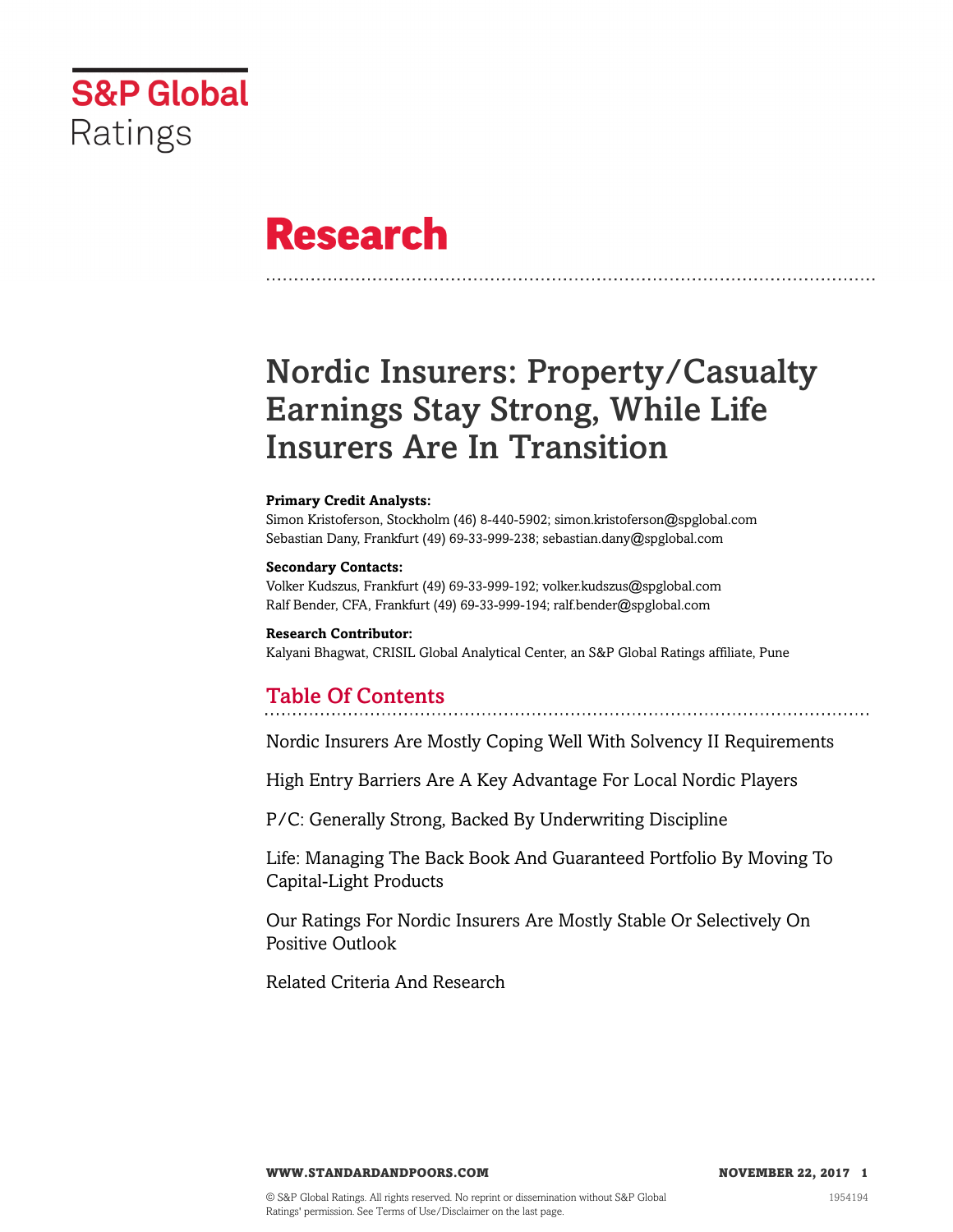# Nordic Insurers: Property/Casualty Earnings Stay Strong, While Life Insurers Are In Transition

Much like Europe's insurance industry overall, Nordic insurers face some tough challenges these days. Among them are prevailing low interest rates and the evolving regulatory landscape. These conditions are raising a host of questions, such as: What measures are Nordic insurers taking to cope with the prevailing low-yield investments? In particular, how are life insurers managing their "back-book" guarantees (that is, the rates of returns they have promised to policyholders)? Are insurers able to maintain healthy profitability amid current low interest rates? How have market dynamics evolved? What are the potential implications on the ratings S&P Global Ratings has on Nordic insurers?

Property/casualty (P/C) and life insurers across the Nordic region of Denmark, Finland, Norway, Sweden, and Iceland continue to ponder such questions. Nevertheless, S&P Global Ratings sees some differences in the underlying economies, financial systems, and insurance industries of each country that define the operating challenges for both life and P/C insurers in the region at least over the next two to three years. Here, our analysts analyze and compare the Nordic insurance sector's strengths and weaknesses, with a focus on the potential implications on our ratings on Nordic insurers.

#### **Overview**

• We expect Nordic life insurers will continue to focus on shifting their product portfolio, while the P/C sector sustains its very strong focus on underwriting profitability.

• Life insurers continue to manage a material back book of guaranteed business with different degrees of asset-liability mismatches.

• We believe our rated insurers are well positioned to cope with prevailing low yields and regulatory requirements, particularly P/C insurers, which have earnings power and solid capitalization based on our capital model and Solvency II.

Our insurance industry and country risk assessments (IICRAs) for the Nordic countries have much in common with each other. For example, we see country risk as low or very low in Denmark, Finland, Norway, and Sweden, and this is a key strength in our analyses. Because of Iceland's volatile and concentrated domestic economy, we assess country risk as moderate.

In our view, the Nordic life insurance sectors display greater risk than the P/C sectors. In particular, we view product risk as higher for life insurers than for their P/C counterparts, due to the low interest rates and material share of guaranteed business in insurers' back books, with in-force minimum guarantees ranging between 2.5% and 3.5% on average in the Nordics. This leads us to see weaker profitability prospects for the life insurance sectors compared with the strong profitability we generally see in the P/C insurance sectors. Nonetheless, we believe that our rated Nordic life insurers have successfully implemented measures to reduce the guarantees steadily over time and to shift to capital-light products (e.g. unit-linked products).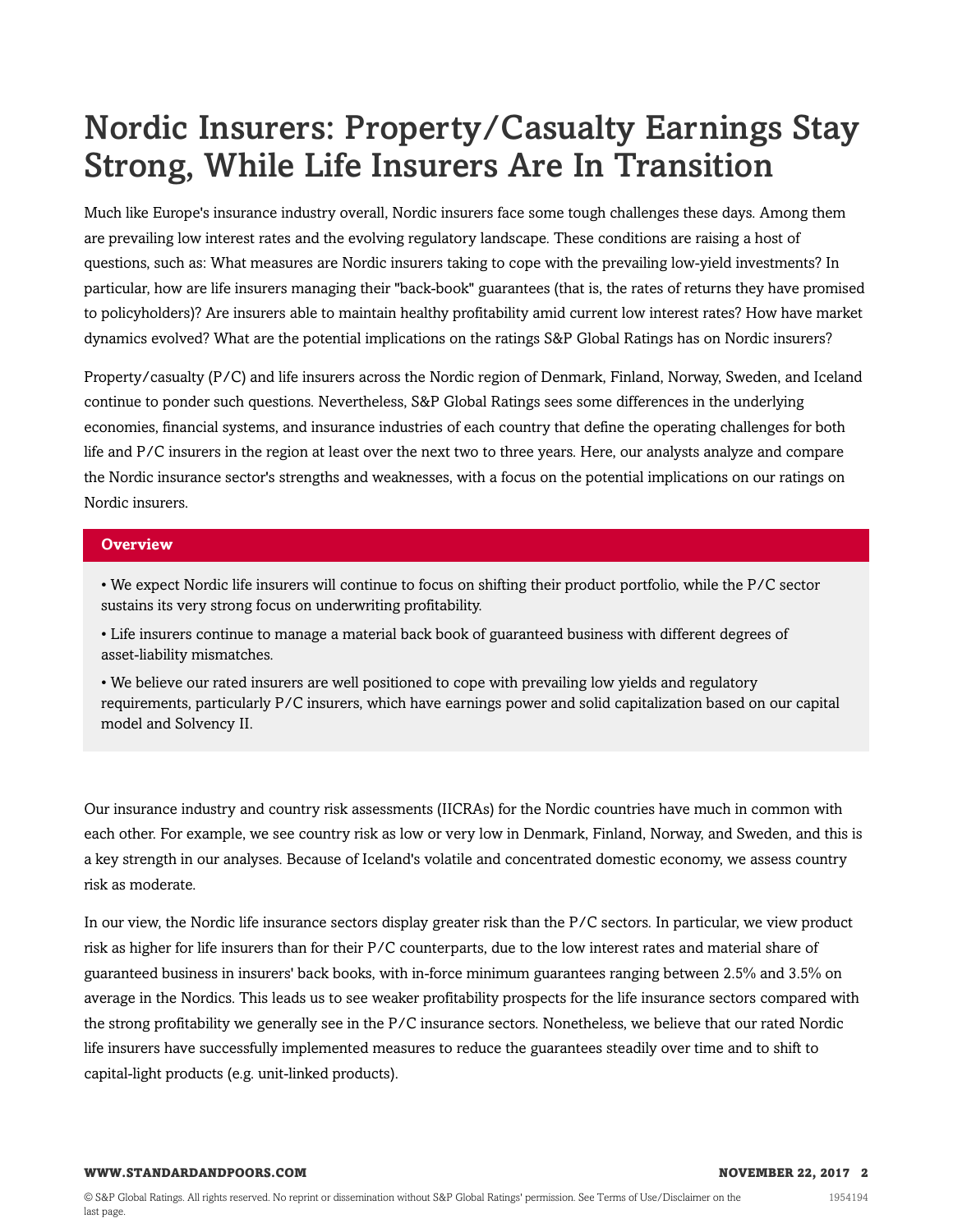Apart from Iceland, our IICRAs for the Nordic P/C sectors are low risk, while the life sectors carry intermediate risk. At present, only two insurance sectors globally have the strongest IICRA possible: Switzerland's P/C insurance sector and Canada's life insurance sector.

| Nordic Insurance Industry And Country Risk Assessments |                   |                     |                      |  |  |
|--------------------------------------------------------|-------------------|---------------------|----------------------|--|--|
| Country/Sector                                         | IICRA*            | <b>Country Risk</b> | <b>Industry Risk</b> |  |  |
| <b>Property/Casualty</b>                               |                   |                     |                      |  |  |
| Denmark                                                | Low risk          | Very low risk       | Low risk             |  |  |
| Finland                                                | Low risk          | Low risk            | Low risk             |  |  |
| Iceland                                                | Moderate risk     | Intermediate risk   | Moderate risk        |  |  |
| Norway                                                 | Low risk          | Very low risk       | Low risk             |  |  |
| Sweden                                                 | Low risk          | Very low risk       | Low risk             |  |  |
| Life                                                   |                   |                     |                      |  |  |
| Denmark                                                | Intermediate risk | Very low risk       | Intermediate risk    |  |  |
| Finland                                                | Intermediate risk | Low risk            | Intermediate risk    |  |  |
| Norway                                                 | Intermediate risk | Very low risk       | Intermediate risk    |  |  |
| Sweden                                                 | Intermediate risk | Very low risk       | Intermediate risk    |  |  |

#### **Table 1**

Note: Data as of Nov 22, 2017. \*Our IICRA results from combining the country risk and industry risk scores. The risk categories range from "very low," "low," and "intermediate," to "moderate," "high," and "very high."

## <span id="page-2-0"></span>Nordic Insurers Are Mostly Coping Well With Solvency II Requirements

Before Solvency II came into effect on Jan. 1, 2016, as well as during 2016, insurers were focusing on Pillar 1 (quantitative requirements, including the amount of capital an insurer should hold) and Pillar 2 (requirements for governance and risk management, as well as for the effective supervision of insurers). During 2017, Pillar 3 (reporting and disclosures) has been a main theme for insurers, largely due to the extensive reporting required by mid-May for solo insurers and early July for insurance groups. The reporting was both qualitative through the Solvency and Financial Condition Report (SFCR) and the Regular Supervisory Report (RSR), and quantitative through the Quantitative Reporting Templates (QRT). During 2017, European Insurance and Occupational Pensions Authority (EIOPA) released two public consultation papers for the review of the SCR Standard Formula, a review of the interest rate risk module, potentially having the scope for the most material impact on solvency ratios for life insurers.

We think the SFCRs have increased transparency about the impact of transitional measures and long-term guarantee measures such as the matching and volatility adjustments. Overall, SFCRs are a large step forward compared with Solvency I disclosures. However, despite the SFCRs' additional disclosures, a direct comparison of insurers' solvency position and financial strength within the same or between different markets is not straightforward, because of, for example, the use of (partial) internal models, the modeling of management rules, diverging use of transitional measures, and the risk-mitigating effect of technical provisions and deferred taxes.

For its part, S&P Global Ratings continues to use its risk-based insurance capital model as our main tool for assessing insurers' capital adequacy for rating purposes. This partly reflects our need to use a global tool to assess capital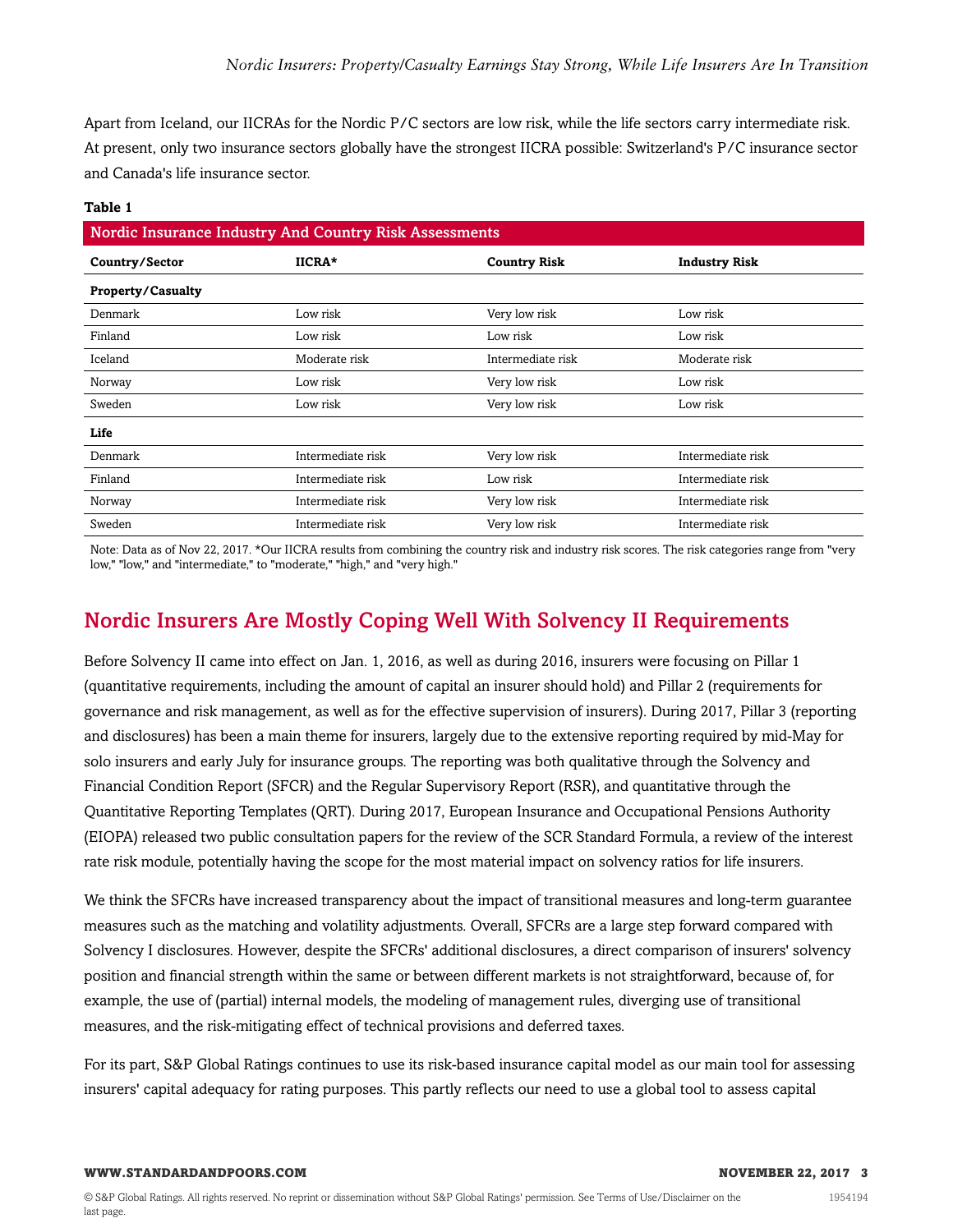adequacy to ensure consistency and comparability worldwide. However, we will also use the output and insights from the Solvency II capital position in our rating analysis.

According to European Insurance and Occupational Pensions Authority (EIOPA) statistics, Nordic insurance companies have Solvency Capital Requirement (SCR) ratios in line with the European average, and in general the Nordic insurers' regulatory capitalization shows healthy solvency ratios above the requirement of 100%.

Overall, we view Nordic insurers as well positioned for the requirements of Solvency II, also regarding governance, risk management, and disclosures. One reason for this is that Nordic regulators have long used risk-based solvency models as supervisory tools, starting with Denmark's Finanstilsynet, which introduced such tools in 2001.

Since then, we have seen our rated companies in the Nordics develop their use of regulatory solvency models and internal models to manage their business and risk profiles. We believe this experience has supported the adoption of Solvency II.

We also believe the institutional framework plays an important role in a country's preparedness for implementing new regulation. We consider this framework strong in Denmark and Sweden, moderately strong in Finland and Norway, and intermediate in Iceland. We view these frameworks as well-established and supportive of the insurance sectors' stability.

### <span id="page-3-0"></span>High Entry Barriers Are A Key Advantage For Local Nordic Players

We expect operational barriers for entrants to Nordic insurance markets will remain high and discourage foreign competitors. This is a key advantage for Nordic insurers. We see their high cost efficiency, distribution setup and knowledge, and brands as the main safeguards against outside competition. The operational barriers are somewhat lower in Iceland, where using an intermediary would enable a non-Nordic insurer access, especially in the marine hull insurance sector.

Market concentration remains high in all Nordic countries, which also strengthens the barriers to entry. Though still high, the least concentrated market is Denmark where the five largest companies gather 54% of premiums. The most concentrated is Finland where the three largest companies pull in 77%. In P/C, five companies together hold a 62% market share in Denmark, and three hold more than 80% in both Finland and Iceland. Most insurers are domestic companies, but pan-Nordic insurers are also among the regional market leaders.

That said, market dynamic trends vary within the Nordics. For example, in the Norwegian P/C market, smaller insurers have shown a steady and gradual increase in market share to 30% in 2016 from 8% in 2004. These smaller insurers are mainly Norwegian companies, and many of them are well-known entities with operations in other financial services segments. In our view, this shows the need for a strong brand and the benefit of leveraging on an existing customer base and distribution channels from other financial services segments to gain market share.

In Denmark, we see similar but less pronounced trends, with the market share for the three largest P/C insurers decreasing to 46% in 2016 from 53% in 2008. We expect competition will continue, potentially affecting pricing and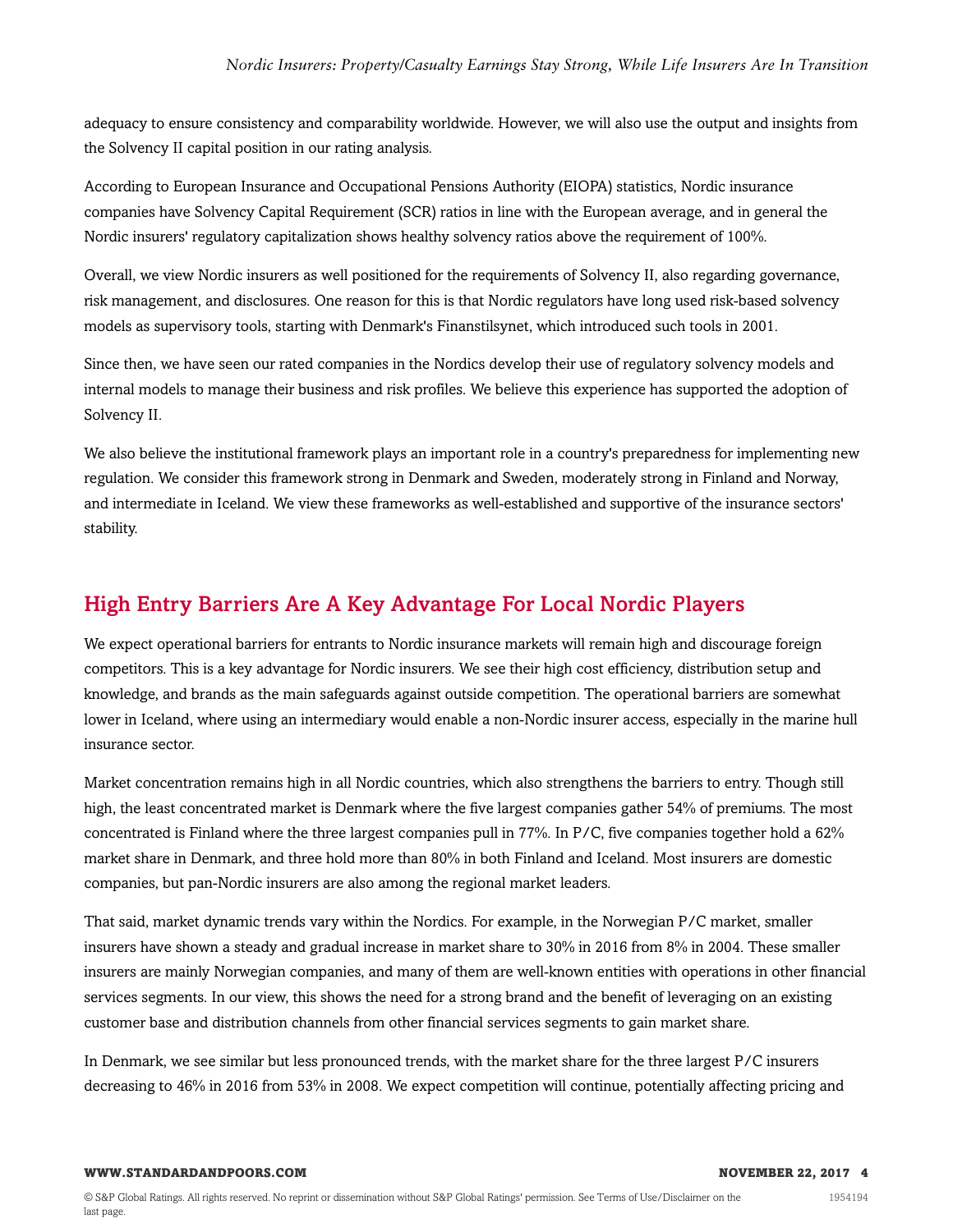changing market dynamics.





1954194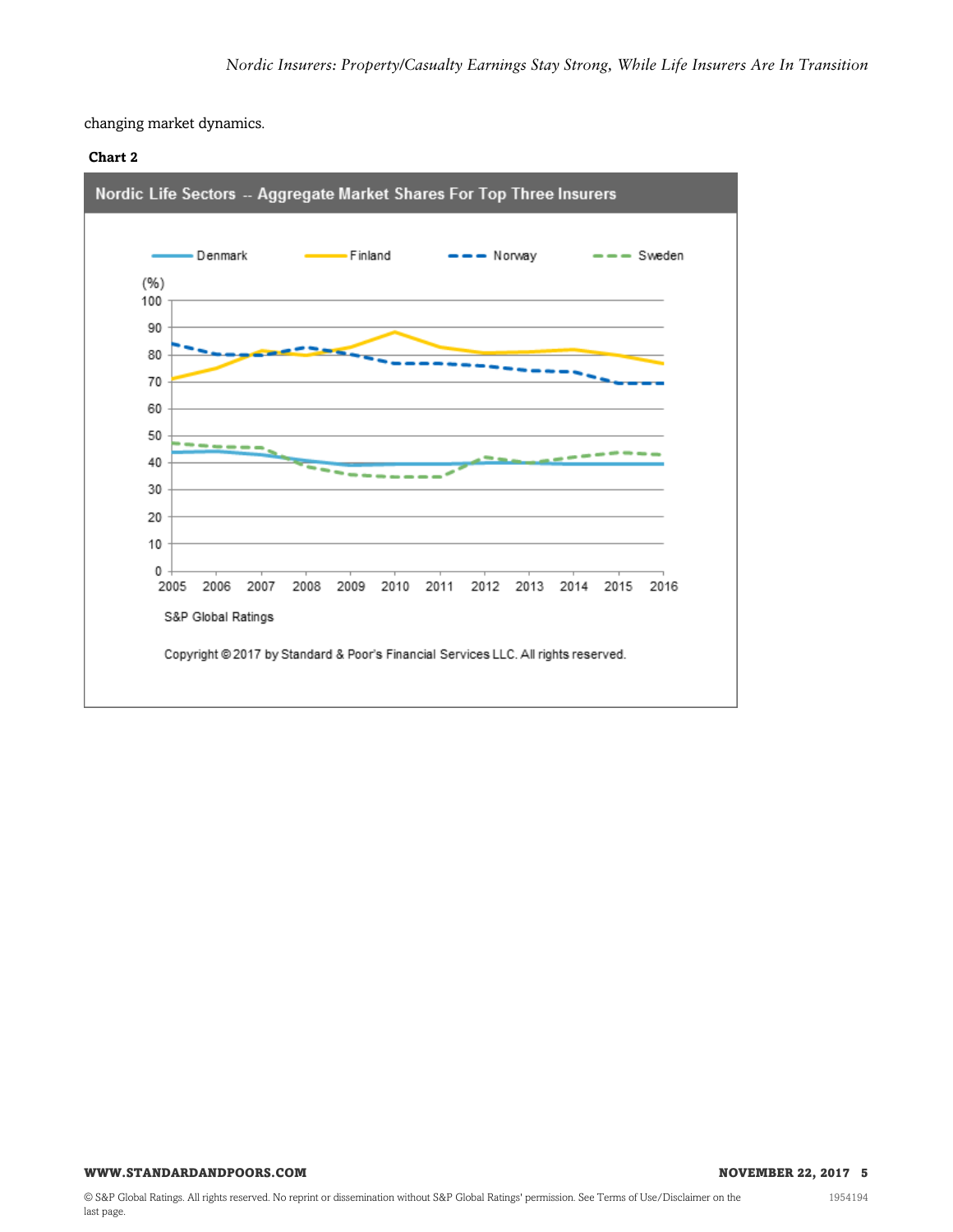

#### **Chart 1**

In the P/C insurance sectors, cost efficiency remains high in the Nordics, as indicated by the low average market expense ratios of 17%-20%. This adds to the difficulty for outsiders to enter Nordic markets.

The typical Nordic insurer's distribution setup is well developed and stable. Nordic insurers sell most of their products through their own sales teams, affiliated groups, trade unions, business partners, and banks. Broker distribution, an important channel in other parts of the world, plays a comparably small role in the Nordics, apart from distribution of corporate P/C, life, and pension insurance in particular. Therefore, gaining a foothold in the market would be tough for a nondomestic insurer without first building up distribution relationships.

We do not expect big changes in the overall Nordic market composition over the next two to three years. However, as seen in some countries, we believe the trend of increased fragmentation could continue.

## <span id="page-5-0"></span>P/C: Generally Strong, Backed By Underwriting Discipline

Overall, we continue to view the Nordic P/C insurance sectors as less risky than many other European P/C insurance sectors. Most of the larger Nordic players focus on profitability rather than growth, and we expect them to continue doing so in 2017-2019. Smaller P/C insurers, often domestic, have gained some market share in recent years, not the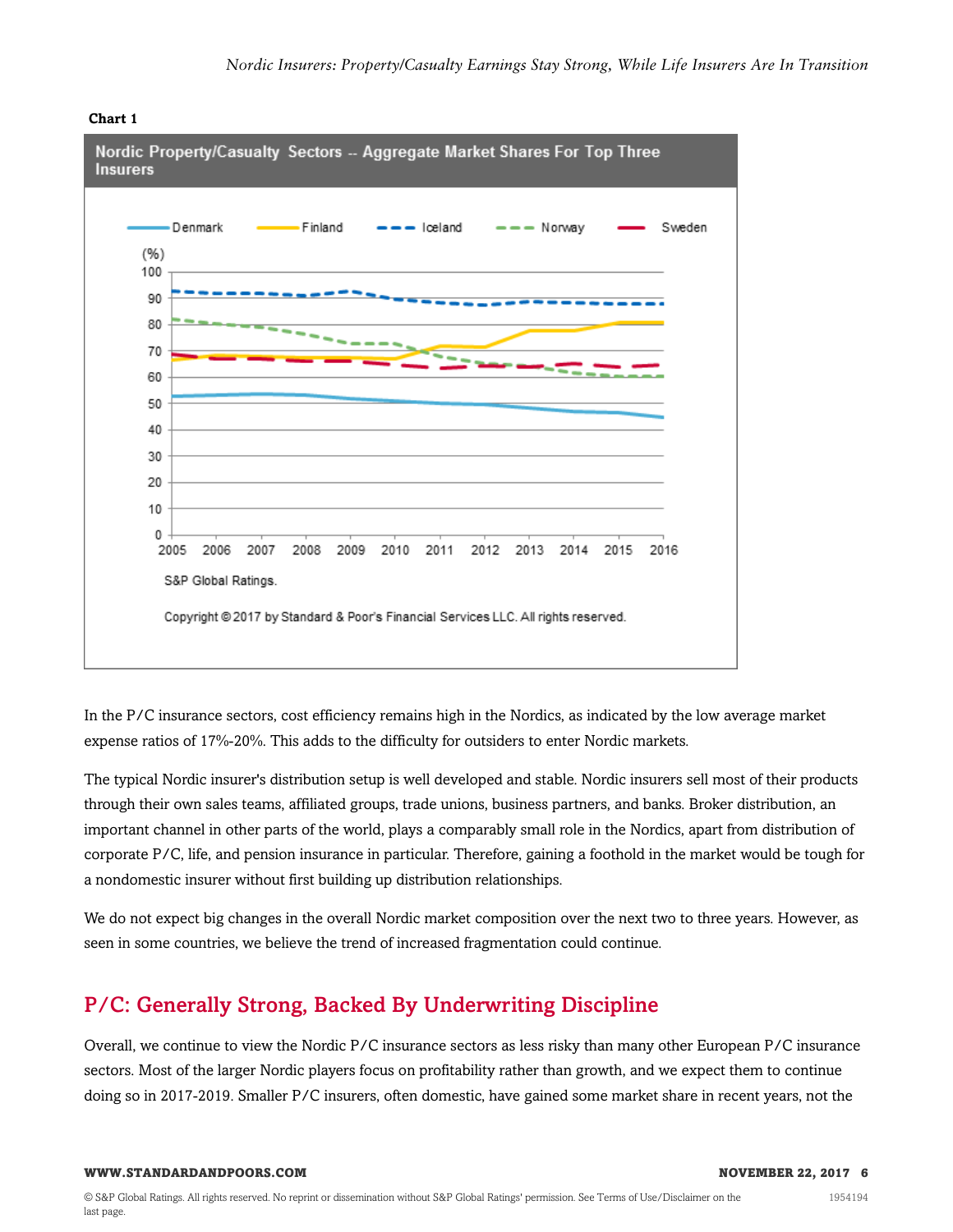least in Norway and Denmark. This could put some pressure on pricing, but in the short term we do not foresee any material impact due to the high market concentration. Partly offsetting the positives are moderate exposure to natural catastrophes and some long-tailed products such as workers' compensation insurance and motor third-party liability (MTPL) insurance.

Our IICRAs for the P/C insurance sectors in Denmark, Finland, Norway, and Sweden are low risk (see chart 3). The only European P/C insurance sector we consider stronger is that in Switzerland, where we see an even steadier economy and a partially stronger institutional framework.





### Healthy overall profits are set to continue

Profitability remains strong in Denmark, Norway, and Sweden, with the five-year average return on equity (ROE) at 13%-23%, benefiting from strong underwriting margins. Companies focus on profitability, mainly through cost efficiency, enhanced risk selection, and price increases in business lines where claims are increasing.

With low yields pushing investment income downward, we believe insurers have narrowed their focus even further on improving underwriting results. This is evident in the five-year average net combined ratios over 2012-2016 in these countries, which are well below 95%. (The combined ratio is the industry's main profitability metric: 100% denotes

#### **WWW.STANDARDANDPOORS.COM AND RESOLUTE A SERVICE ASSESSMENT AND RESOLUTE A SERVICE ASSESSMENT AND RESOLUTE A SERVICE ASSESSMENT AND RESOLUTE A SERVICE ASSESSMENT AND RESOLUTE A SERVICE ASSESSMENT AND RESOLUTE A SERVICE ASS**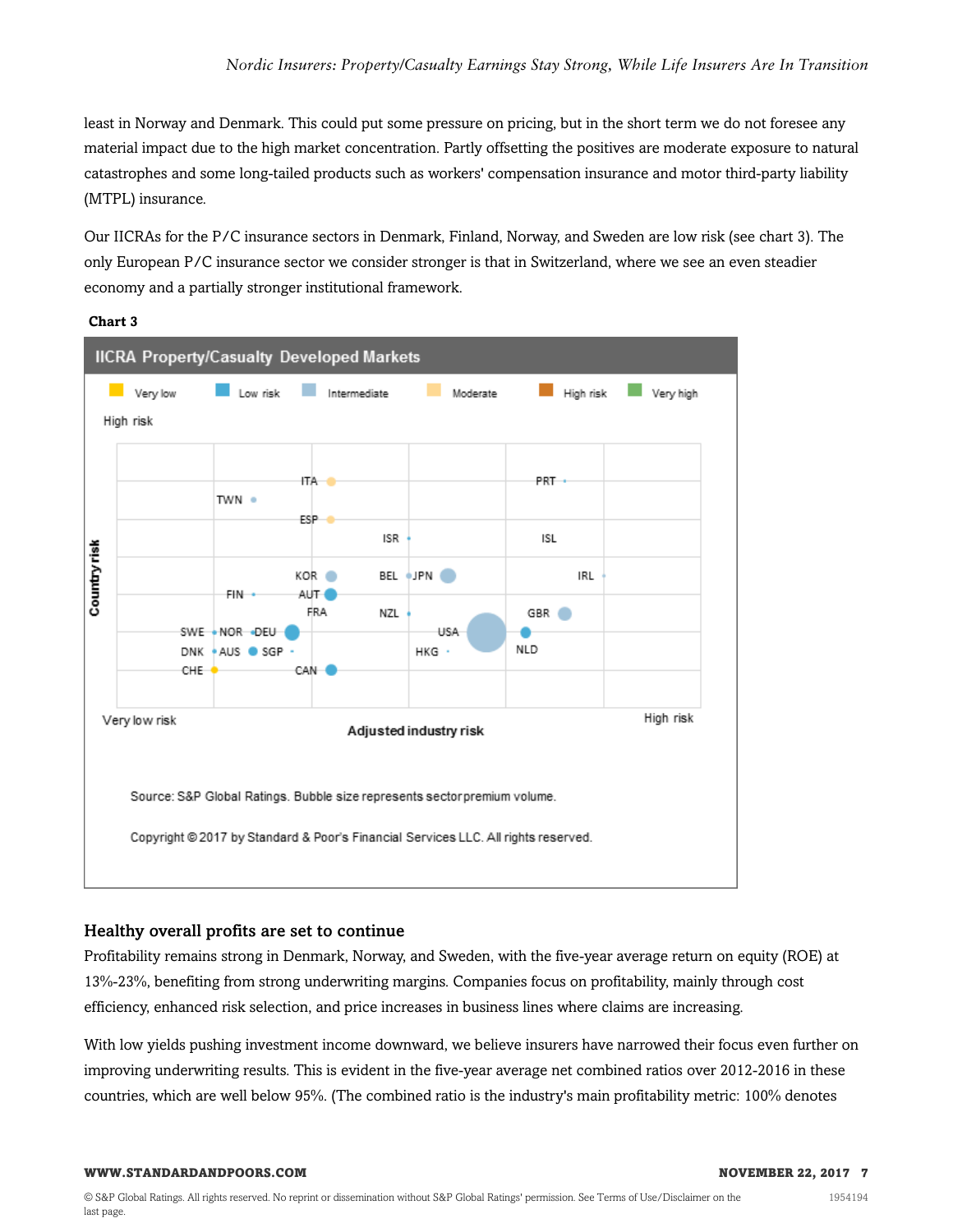breakeven, and below 100% the insurer is making an underwriting profit.) These compare favorably with the corresponding net combined ratios in Germany, France, and the U.K. That said, the Swiss P/C combined ratio is very strong, with a five-year average over 2012-2016 at 88%.

We also believe the strong 10-year average net combined ratios of 89% in Norway, 92% in Denmark, and 93% in Sweden point to highly disciplined markets where P/C insurers have been managed with profitability in mind for a long period, even in times when investment income was significantly stronger.

Underwriting results in Finland have particularly caught up to the results in the other Nordic countries, with a combined ratio of 92% in 2016 versus a five-year average of 96%.

In Iceland, the five-year average net combined ratio is 99%, according to our estimate. Since 2010, insurers have increasingly focused on underwriting profitability, on the back of a reduction in investment income. During the winter of 2014-2015 and into the spring, Iceland was hit with numerous storms that caused a big jump in claim frequency, which resulted in a market combined ratio of 108% for 2015. However, this has prompted Icelandic insurance companies to raise prices, likely leading to some further recovery in underwriting results in 2017-2018.

#### **Chart 4**



In our view, average loss ratios for Nordic countries are comparable to those of many other European countries.

#### **WWW.STANDARDANDPOORS.COM NOVEMBER 22, 2017 8**

1954194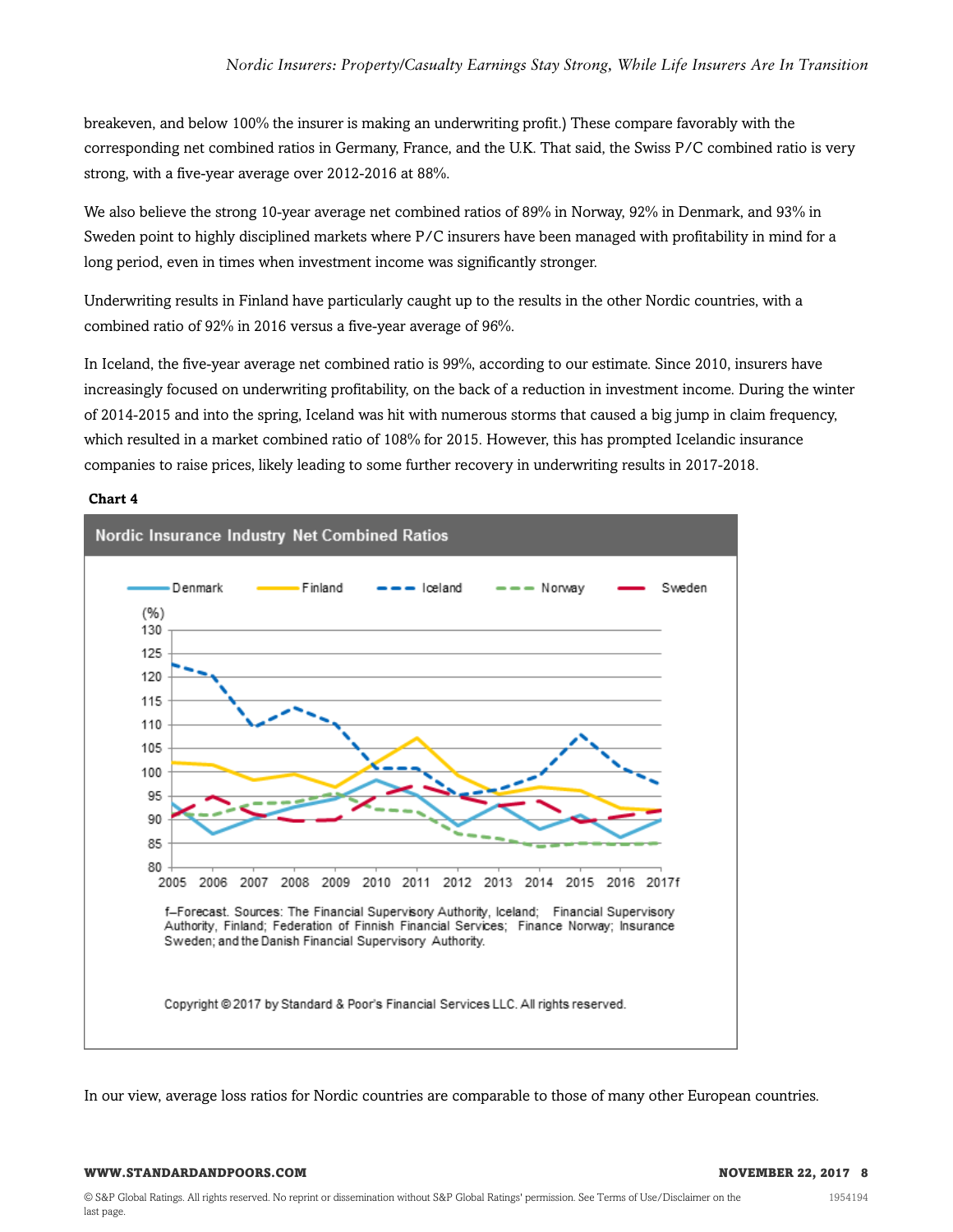However, with low average market expense ratios of 17%-20% in the Nordics, the combined ratios are lower than for most other European countries. In our view, lower distribution costs, significant technology usage, and locally focused company setups help keep expense ratios lower than those of many other European insurers. The low expense ratios are, in our view, a rating strength of the Nordic insurance industry in that they protect profit margins.

#### P/C appears less susceptible to major natural catastrophes

Overall, we consider exposure to natural disasters moderate in Denmark, Norway, and Sweden. Helped by benign claims from such events as storms, flooding, or landslides, the P/C insurance sectors in these countries have remained very profitable over the past five years. Countrywide risk pooling in Norway and comprehensive reinsurance programs lessen the impact of natural catastrophes on insurers' earnings, in our view.

Although Iceland can experience earthquakes, volcanic eruptions, and mudslides, among other natural disasters, these are covered by the Icelandic Catastrophe Fund, Vidlagatrygging, a public corporation functioning as an insurance company. In addition, all residential and commercial properties in Iceland are insured against natural disasters through obligatory fire insurance.

The risk of natural catastrophes in Finland is low, in our view. The impact from weather-related events is less prominent than in other Nordic countries, which we view positively in our assessment of product-related risks in Finland.

Insurers also face moderate exposure to long-tailed business. This exposure varies across the Nordic countries and relates mainly to workers' compensation and MTPL-related claims. Workers' compensation liabilities are particularly long-tailed in Finland, followed by Denmark and Norway. MTPL-related liabilities have in general the longest duration in Finland and Sweden.

### <span id="page-8-0"></span>Life: Managing The Back Book And Guaranteed Portfolio By Moving To Capital-Light Products

In our view, the life insurance sectors in Denmark, Finland, Norway, and Sweden carry higher risk than the corresponding P/C insurance sectors. The main reason is the mismatch between the amount and terms of insurers' assets and their long-term life insurance liabilities in combination with relatively high guarantees on in-force life insurance contracts. However, most of the region's life insurers have taken measures over the past decade to reduce risk in their product portfolios. These include a general shift of new business toward unit-linked products without guarantees or to products with different types of lower guarantees, the built-up of specific reserve buffers, or the transfer of parts of the guaranteed rate in-force books into capital-light products.

If interest rates remain low for a longer period, in combination with a sharp fall in investment asset values, the challenges for life insurers would increase and become more concrete because the Nordic life insurance sectors display a relative high exposure to equity (or other high-risk assets). Other European life insurance sectors that face high guarantees in their back book are Austria, Germany, and The Netherlands. We assess their IICRA also as intermediate risk (see chart 6).

#### **WWW.STANDARDANDPOORS.COM NOVEMBER 22, 2017 9**

1954194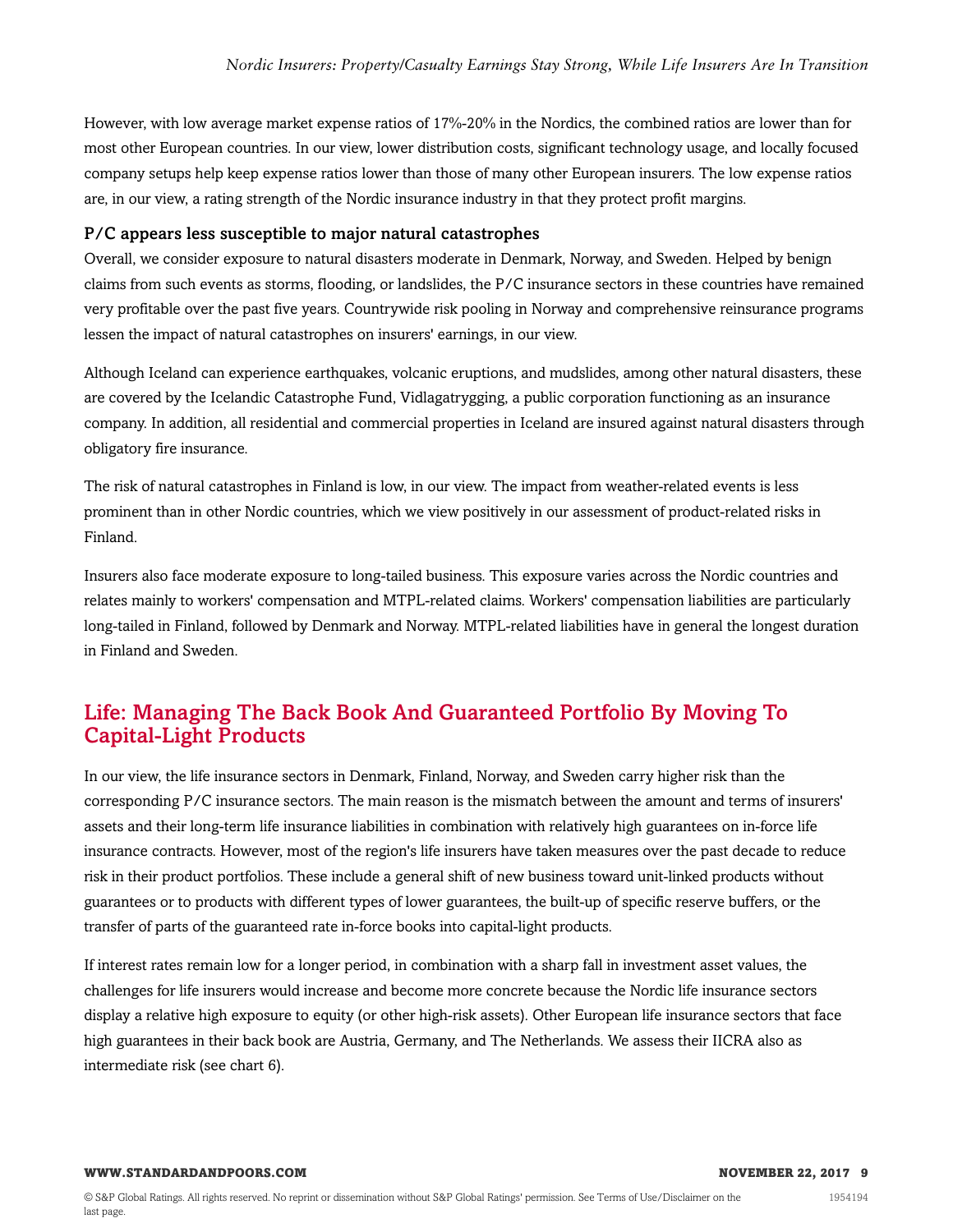

#### **Chart 5**

### Guarantees abate slowly following shift in product portfolio

Life insurance and pension policies vary, but the guaranteed interest rate on in-force policies averages 2.5%-3.5% in the Nordics. Despite insurers' measures to shift the product portfolio, it will take time until the guarantees in the back books abate and the guaranteed business no longer dominate many companies' risk profiles. Therefore, asset-liability management risk is still high, in our view, and we believe it will take years before the pressure on earnings and capital adequacy dissipates.

The degree of asset-liability mismatch differs by country. In our opinion, long-term bonds are more available in Denmark than in other Nordic countries, and Danish life insurers actively hedge interest rate risk. Nevertheless, reinvestment risk is heightened amid current low interest rates.

Finland's debt market is considerably smaller than the other Nordic markets, and Finnish life insurers hedge interest rate risk to a lower degree. In addition, they have a high proportion of equities in their investment portfolios, making their investment returns prone to volatility. According to our estimates, equities make up about 28% of the assets backing Finnish life insurance business with guarantees.

Life insurers' equity holdings in Sweden are even higher at about 50% (including property investments through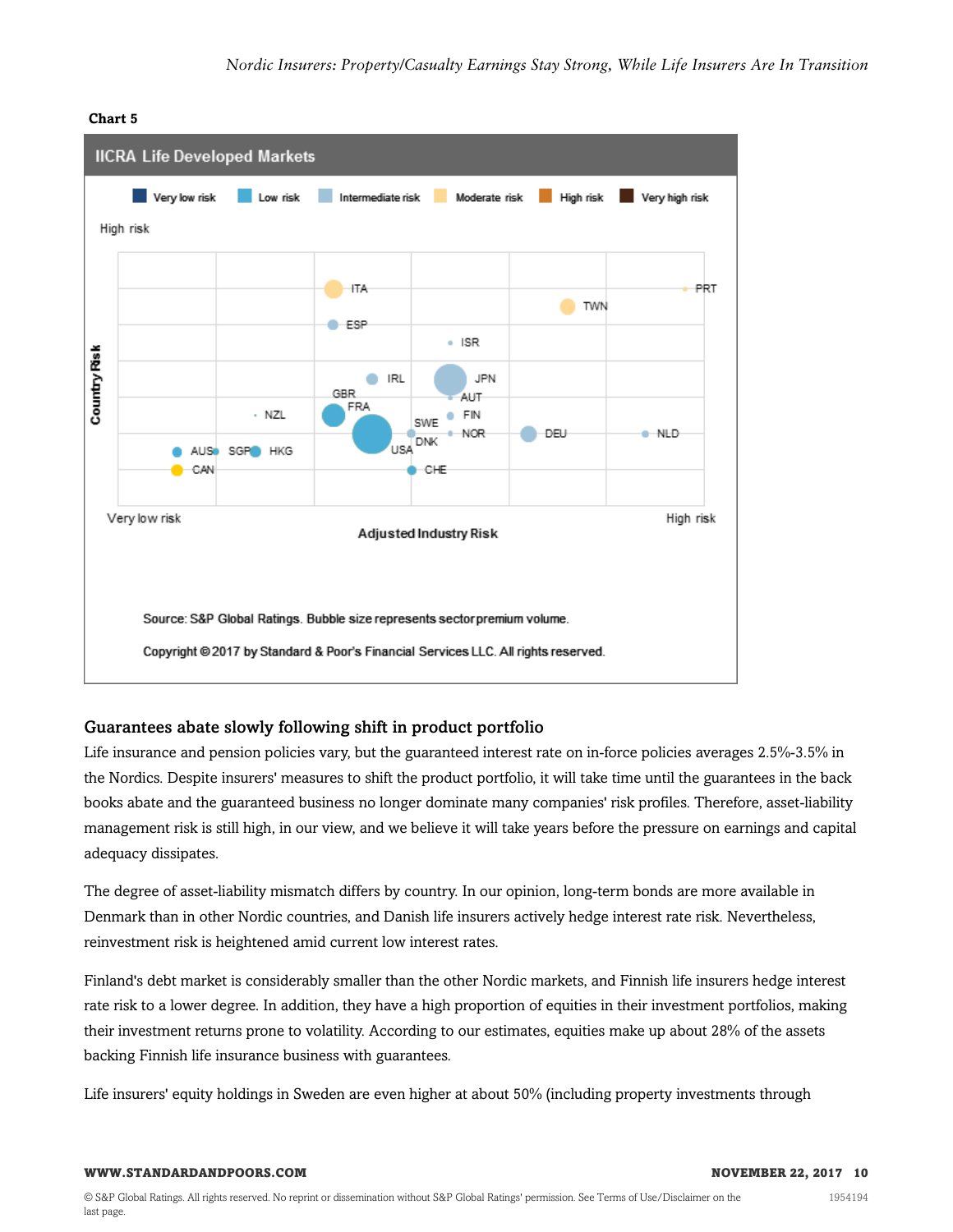subsidiaries), but they're substantially lower in Denmark (about 25%) and Norway (about 15%). Still, this is high in a European context, for example, compared with the German life insurance market.

Recently, many life insurers have continued to change their asset allocation to compensate for lower bond yields by increasing credit risk and investments in illiquid assets. These companies are showing an increased appetite for investments in real estate, infrastructure, private equity, and hedge funds. We believe this trend could continue over the next two years since we expect interest rates to remain low.

### Lower profitability in life than in P/C

Profitability as measured by return on equity (ROE) is a neutral factor for our life IICRAs in all four Nordic countries. The five-year average ROE is about 11% across the region and considerably lower than the strong ROE of 13%-23% in the P/C insurance sectors. We expect low interest rates will continue to squeeze life insurers' profitability, and we forecast ROE will be below 10% in each of the four Nordic life insurance sectors we cover over the next two years. Companies' bottom-line earnings fluctuate, largely because of asset-liability mismatches and a relatively high proportion of equity investments. In addition, all companies in Denmark and Sweden use a market-value approach to report assets and liabilities, which makes both their earnings and balance sheets more volatile than in other jurisdictions.

### <span id="page-10-0"></span>Our Ratings For Nordic Insurers Are Mostly Stable Or Selectively On Positive **Outlook**

Our Nordic insurance ratings are on average in the 'A' to 'A-' range (see table 2) reflecting our favorable view of the companies' continued strategies to cope with prevailing low yields and regulatory requirements. Most rated players benefit from a strong franchise and healthy competitive position, which enable them to achieve resilient earnings. Furthermore, our rated Nordic insurers also show solid capital adequacy, for many P/C focused insurers in the extremely strong ('AAA') range, according to our capital model.

#### **Table 2**

| <b>Current S&amp;P Global Ratings' Nordic Insurance Ratings</b> |        |          |              |                      |                     |                      |                             |  |
|-----------------------------------------------------------------|--------|----------|--------------|----------------------|---------------------|----------------------|-----------------------------|--|
| Company                                                         | Rating | Outlook  | <b>BRP</b>   | <b>FRP</b>           | Capital<br>Adequacy | <b>Risk Position</b> | Solvency II<br>ratio $(\%)$ |  |
| Assuranceforeningen Gard-<br>gjensidig*                         | $A+$   | Stable   | N/A          | N/A                  | N/A                 | N/A                  | 197                         |  |
| Assuranceforeningen SKULD<br>(Gjensidig)                        | A      | Stable   | Strong       | Strong               | Very Strong         | Intermediate<br>Risk | 133                         |  |
| Codan $*$                                                       | A      | Stable   | N/A          | N/A                  | N/A                 | N/A                  | 215                         |  |
| Danica Pension *                                                | A      | Stable   | N/A          | N/A                  | N/A                 | N/A                  | 240                         |  |
| Forsakringsaktiebolaget Alandia                                 | BBB+   | Positive | Satisfactory | Moderately<br>Strong | Extremely<br>Strong | Moderate Risk        | 240                         |  |
| Garantia                                                        | $A-$   | Stable   | Satisfactory | Strong               | Extremely<br>Strong | Intermediate<br>Risk | 435                         |  |
| Gjensidige                                                      | A      | Stable   | Strong       | Moderately<br>Strong | Strong              | Moderate Risk        | 147                         |  |
| If $P&C^*$                                                      | $A+$   | Stable   | N/A          | N/A                  | N/A                 | N/A                  | 197                         |  |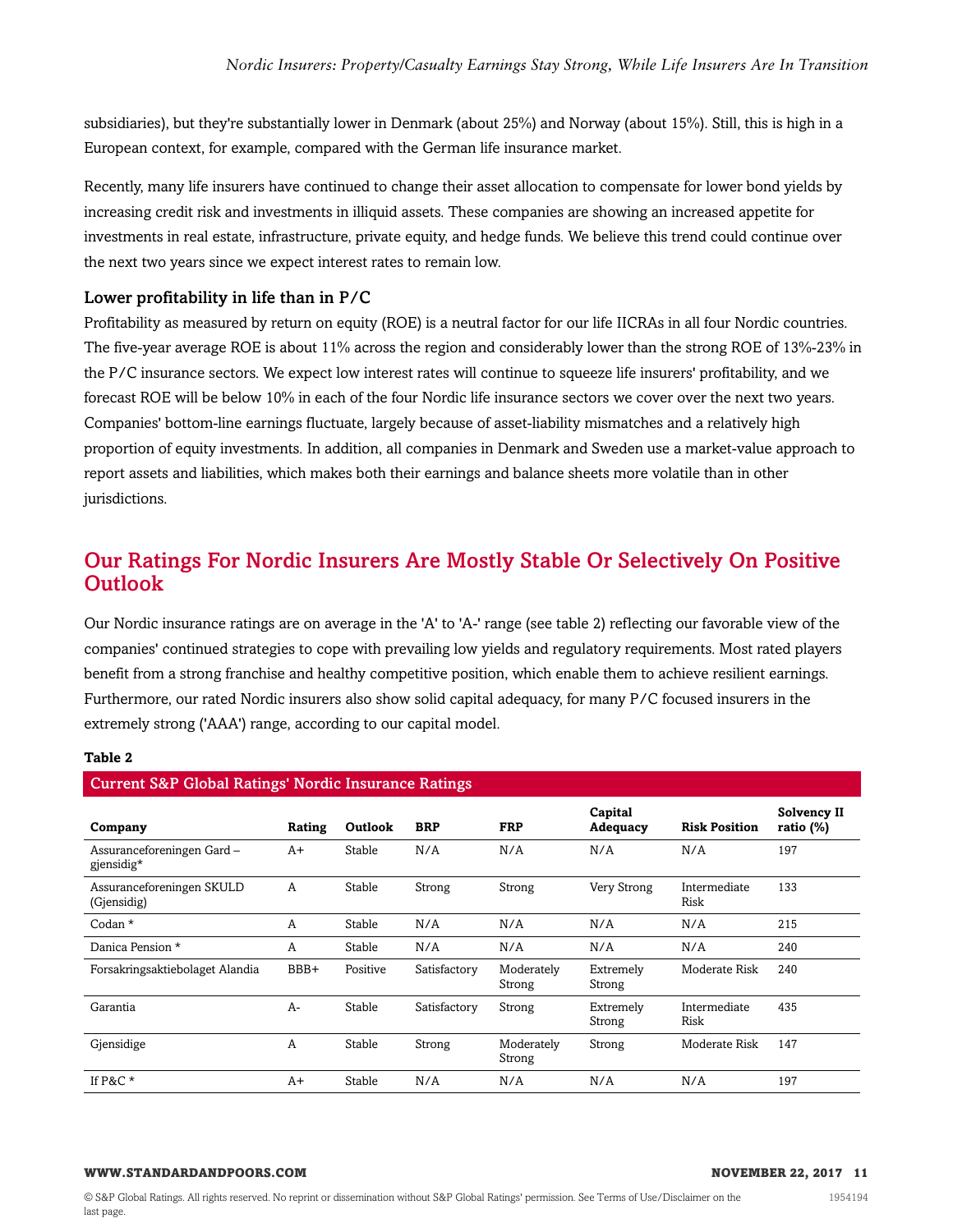#### **Table 2**

| <b>Current S&amp;P Global Ratings' Nordic Insurance Ratings (cont.)</b> |        |            |              |                      |                            |                      |                                    |  |
|-------------------------------------------------------------------------|--------|------------|--------------|----------------------|----------------------------|----------------------|------------------------------------|--|
| Company                                                                 | Rating | Outlook    | <b>BRP</b>   | <b>FRP</b>           | Capital<br><b>Adequacy</b> | <b>Risk Position</b> | <b>Solvency II</b><br>ratio $(\%)$ |  |
| Kommunal Landspensjonskasse                                             | A-     | Stable     | Strong       | Moderately<br>Strong | Upper Adquate              | Intermediate<br>Risk | 209                                |  |
| Länsförsäkringar                                                        | A      | Stable     | Strong       | Very Strong          | Extremely<br>Strong        | Moderate Risk        | $236 \S$                           |  |
| Norwegian Hull Club                                                     | A      | Stable     | Strong       | Very Strong          | Extremely<br>Strong        | Intermediate<br>Risk | 218                                |  |
| OP Insurance Ltd. (former Pohjola<br>Non-life Insurance) *              | A+     | Stable     | N/A          | N/A                  | N/A                        | N/A                  | 127                                |  |
| PRI Pensiongaranti                                                      | A      | Stable     | Strong       | Strong               | Extremely<br>Strong        | Moderate Risk        | 547                                |  |
| Sampo Group                                                             | $A+$   | Stable     | Very Strong  | Strong               | Extremely<br>Strong        | Moderate Risk        | 154                                |  |
| Sirius International Insurance<br>Corp.                                 | $A -$  | Stable     | Strong       | Strong               | Extremely<br>Strong        | High Risk            | 235                                |  |
| Statoil Forsikring AS <sup>*</sup>                                      | A      | Stable     | N/A          | N/A                  | N/A                        | N/A                  | 219                                |  |
| Storebrand Liv                                                          | BBB+   | Positive   | Strong       | Lower<br>Adequate    | Moderately<br>Strong       | Moderate Risk        | 200                                |  |
| Sveriges Angfartygs Assurans<br>Forening (The Swedish Club)             | BBB+   | Stable     | Satisfactory | Moderately<br>Strong | Extremely<br>Strong        | Moderate Risk        | 182                                |  |
| Telia Forsakring AB *                                                   | A-     | Negative + | N/A          | N/A                  | N/A                        | N/A                  | 286                                |  |

\*Rating and outlook based on group rating methodology and derived from parent company. §Solvency Ratio for the LF Alliance P/C insurance operations. BRP--Business risk profile. FRP--Financial risk profile. N/A--Not applicable. Sources: S&P Global Ratings, Annual reports, SFCRs of the companies.

## <span id="page-11-0"></span>Related Criteria And Research

#### Related Criteria

• Insurers: Rating Methodology, May 7, 2013

#### Related Research

- Denmark's Life Insurance Sector Carries An Intermediate Industry And Country Risk Assessment, May 22, 2017
- Denmark's Property/Casualty Insurance Sector Carries A Low Industry And Country Risk Assessment, May 22, 2017
- Finland's Property/Casualty Insurance Sector Carries A Low Industry And Country Risk Assessment, June 13, 2017
- Finland Life Insurance Sector Carries An Intermediate Industry And Country Risk Assessment, June 16, 2017
- Norwegian Life Insurance Sector Industry And Country Risk Assessment Revised To Intermediate, Nov. 28, 2016
- Norwegian Property/Casualty Insurance Sector Carries A Low Industry And Country Risk Assessment, Dec. 16, 2016
- Iceland Property/Casualty Insurance Sector Carries A Moderate Industry And Country Risk Assessment, Dec. 21, 2016
- Swedish Life Insurance Sector Industry And Country Risk Assessment Revised To Intermediate, Nov. 20, 2017
- Sweden's Property/Casualty Insurance Sector Carries A Low Industry And Country Risk Assessment, Nov. 20, 2017

Only a rating committee may determine a rating action and this report does not constitute a rating action.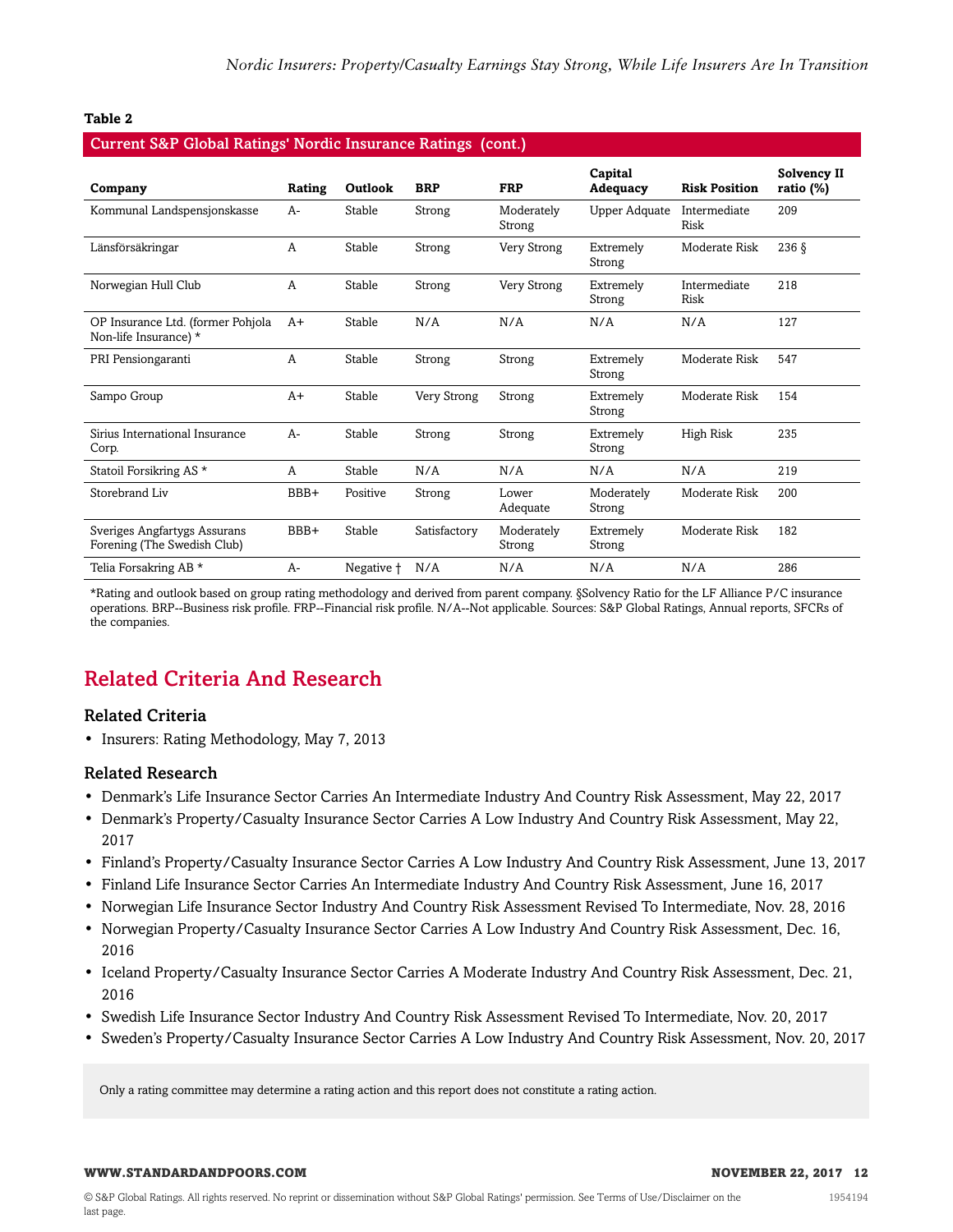#### **Additional Contact:**

Insurance Ratings Europe; InsuranceInteractive\_Europe@spglobal.com